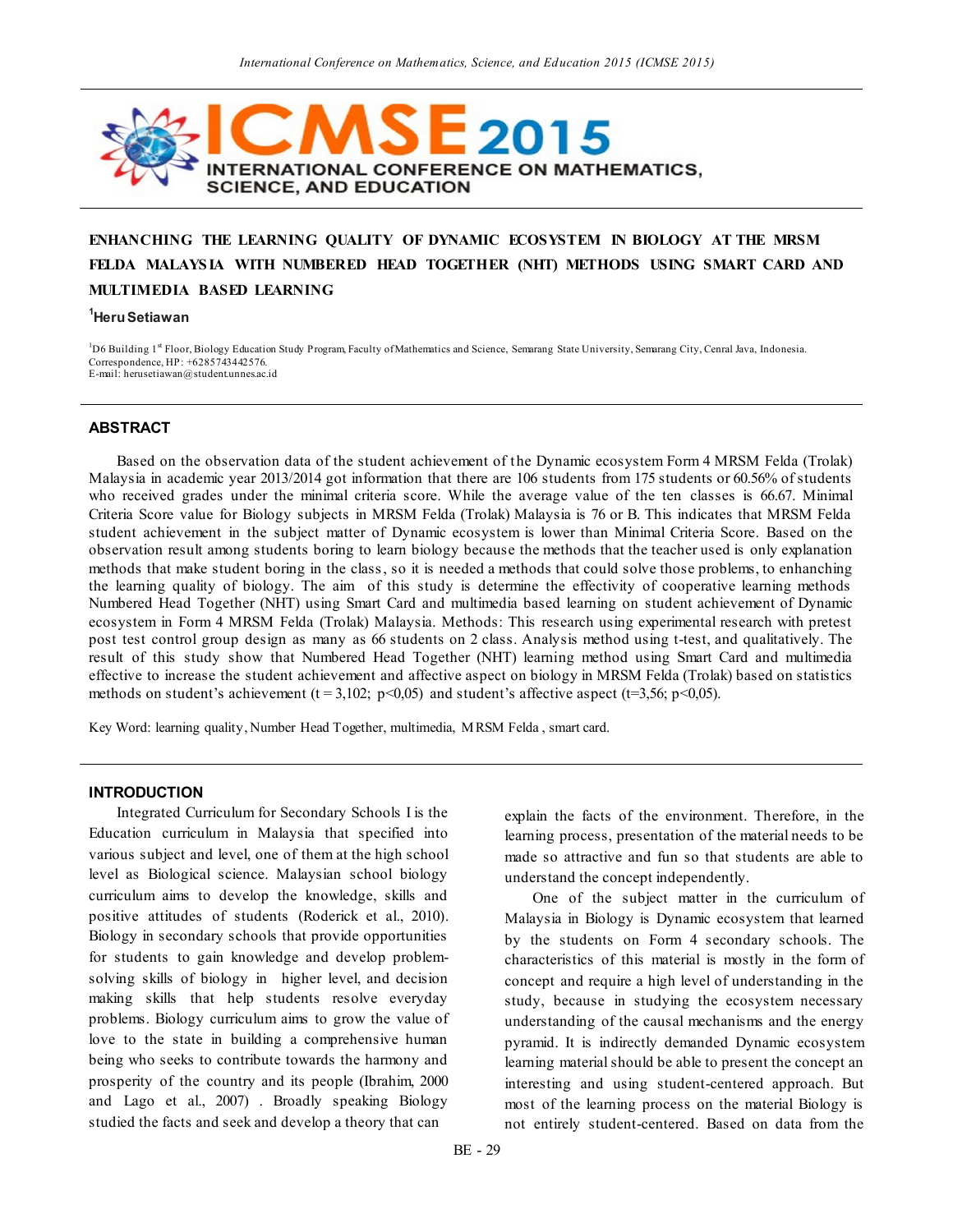student achievement of the Dynamic ecosystem Form 4 MRSM Felda (Trolak) Malaysia 2013/2014 school year obtained the data that there are 106 students from 175 students or 60.56% of students who received grades under the minimal criteria score. While the average value of the ten classes is 66.67. Minimal Criteria Score value for Biology subjects in MRSM Felda (Trolak) Malaysia is 76 or B. This indicates that MRSM Felda student achievement in the subject matter of Dynamic ecosystem is lower than Minimal Criteria Score.

Based on interviews with teachers of Biology and observation in MRSM Felda (Trolak) Malaysia, learning method which has been used is the conventional method of explanation by teacher and discussion. However, use of this method is less effective because the students are sleepy, talking with friends and less attention to the teacher. This caused by the domination by teachers so that students become passive, bored in the learning process in the classroom, especially in the matter of Dynamic ecosystem as well as the material obtained by the students was limited and the result of student achievement is low. Student achievement is still under minimal criteria score in the subject matter of Dynamic ecosystem may be caused by the use of learning methods according to student characteristics and materials. Therefore, to overcome the material requires an understanding of the concepts necessary appropriate learning method. One method that can be used is the type of cooperative learning methods Number Head Together (NHT).

Syntax of NHT cooperative learning methods are numbering, ask questions, think together and answer questions (Budget et al., 2010 and Purnamasari, 2013). With the numbering, all the students are required to be ready and active in teaching and learning activities (Apriandi, 2012). Although it has advantages NHT method also has its disadvantages if not using instructional media. To overcome the disadvantages of this method so it is used Smart Card and multimedia in learning. Smart Card used in this study is a card containing a summary or the main points of the learning material so that the learning process is more effectively. With the advantages possessed by the Smart Card media, the student is expected to easily understand the concepts of the material presented by the teachers and students become more motivated to learn. Results of research conducted by Megawati (2010) explained that the Smart Card media can enhance students' ability on kognitive aspect. While the multimedia functions as a media to facilitate learning in a competition between groups. With the multimedia, students are trained to do the exercises

while discussing with the group to enhance students' understanding of the material presented by the teacher. So, with the use of cooperative learning NHT method that using Smart Card and multimedia is expected the student achievement will increase.

The aim of this research is to know the effectivity of number head together learning methods using smart card and multimedia on student's achievement to enhanching the learning quality of Biology.

# **METHODS**

This research conducted on MRSM (Maktab Rendah Sains Mara) Felda (Trolak) that located on Perak Regency, Malaysia using expetimental research. The design of the research is "Randomized Control group pretest-posttest design" that presented in Table 1.

**Table 1.** "Randomized Control group pretest-posttest design"

| .<br>Group | <b>Pretest</b> | <b>Treatment</b> | <b>Postest</b> |
|------------|----------------|------------------|----------------|
| Experiment |                | Xа               |                |
| Control    | V1             | Xb               | V)             |

Smart Card and multimedia was given at a meeting of the  $2<sup>nd</sup>$  to  $4<sup>th</sup>$  meetings and implement Xb treatment, in the other hand in the control of the use of explanation and discussion with Students Worksheet (2nd meeting to meeting 4th), then in determining the student's achievement and affective student after being treated Xa in the experimental class of the cooperative learning methods Numbered Head Together (NHT) used with Smart Card media and multimedia and Xb on grade control of the use of explanation and discussion with Students Worksheet by providing Y2 and cognitive aspects postest as affective aspects of the experimental class and control class (7th meeting), then determined the difference in value pretest posttest between Y1 Y2 and student's achievement of the experimental class (Z1) and the control class (Z2), determines the ratio of the difference between pretest and posttest values cognitive and postest value of affective aspects in the experimental class and control class to determine the differences by histogram comparison of learning achievement experimental class and control class, and then conduct analysis prerequisite test (test for normality) and hypothesis test (t test).

This study population is a Form 4 student which consists of 9 classes. The sampling technique used in this study is a cluster random sampling of the 9 classes in Form 4 conducted randomly taking two classes to be used as a sample of Form 402 as the control class and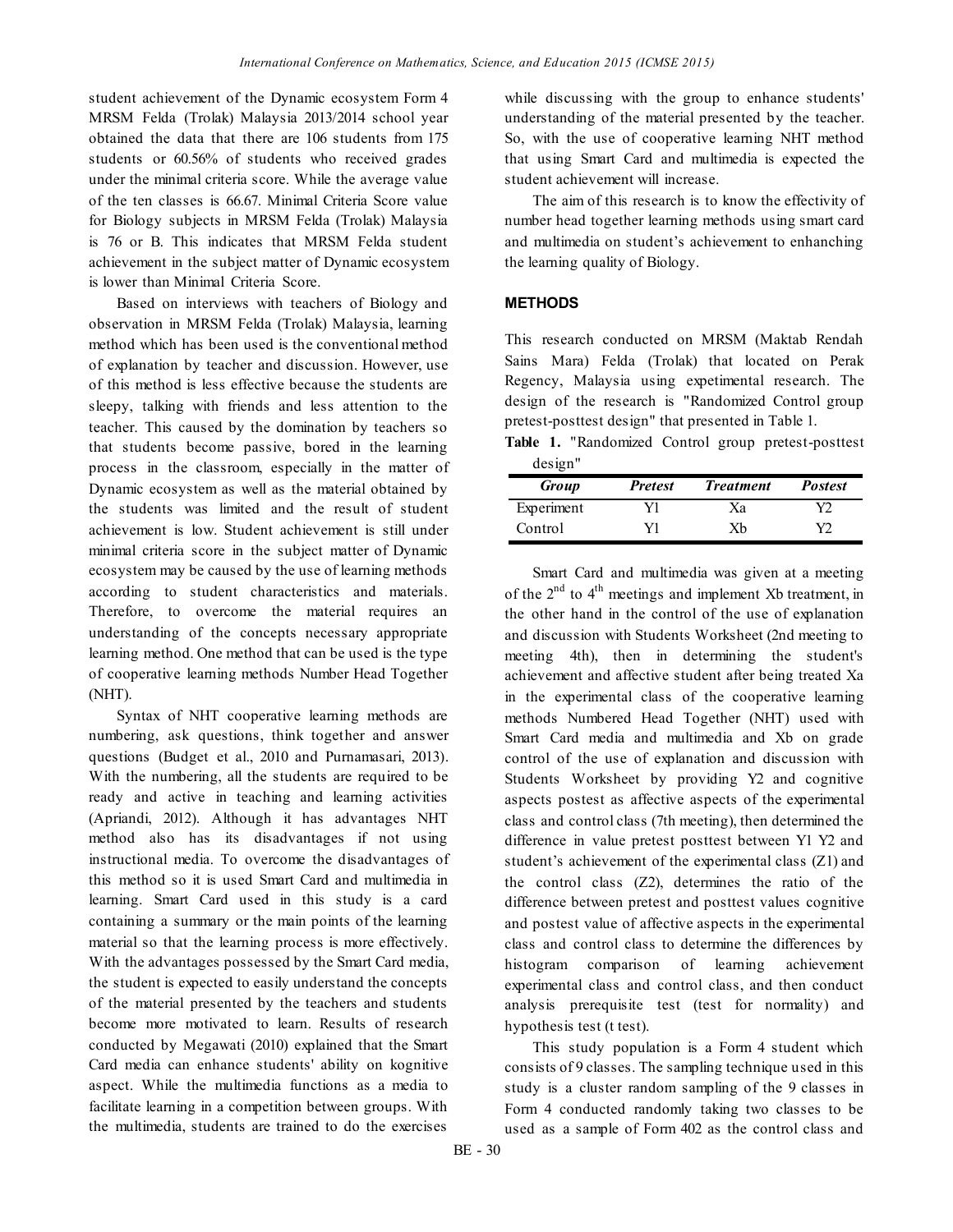Form 401 as experimental class, each class consists of 33 students with consideration of both classes have average achievement or almost same.

Data Collection Methods : (1) Data of improving student's achievement got from the pretest and post-test, (2) Data of student and teacher responses to the a learning methods and media was collected using a questionnaire, (3) Data of student activity (affective aspects) are taken from the observation of students conducted by observers.

Instruments in this study were classified into two: instruments of learning and assessment instruments. learning Instruments including syllabus, lesson plans and instructional media (*Smart Card* and multimedia) while the assessment instruments include instruments of student's achievement (objective test) and affective (questionnaire). The necessary data were analyzed using t-test. Therefore the analysis prerequisite test normality test. Normality test used is a test Liliefors (Budiyono et al., 2009). Then for The effectivity of the Number head together with smart card and multimedia is known from the results of post test and affective aspect. The data analyzed by t-test.

## **RESULTS AND DISCUSSION**

#### **3.1 Data of Student's achievement**

The Data of student achievement in experimental and control classes are presented in a histogram comparison of student's achievement in Figure 1.



**Figure 1.** Student's achievement of experiment and control class

Based on data in Table 4 known that student's achievement (the difference between pretest and posttest) on the experimental class and the control class. Student's achievements in experimental class is mostly higher than control class. Based on the results of analysis using the ttest showed that there was a significant difference between the student's achievement of control group and

an experimental group with the t-test on learning achievement is  $= 3.511$  t table  $= 1.645$ . More t test results are presented in Table 8. While the result of affective aspect presented on figure 2.



**Figure 2** Histogram Comparison Value of Affective Aspects in Dynamic ecosystem for Experimental Class and Controls Class

### **3.2 Normality Test Results**

Normality test is used to determine whether the sample that used for the study has distributed normally population or not. In this normality test used Liliefors test with significance level of 5%. Normality test results of cognitive achievement are presented in Table 2.

**Table 2**. Normality Test Results Student Achievement

| <b>Class</b> | <b>Sample</b> | L values     |        |
|--------------|---------------|--------------|--------|
|              | count         | <b>Table</b> | Result |
| Eksperiment  | 33            | 0,1610       | 0,1520 |
| Control      | 33            | 0,1610       | 0,1520 |

Based on the normality test that shown in table 2 the data is distribute normally. The effectivity of the number head together using smart card and multimedia is known from the result of the difference between pretest and postes that higher (better) in the control group. t-tests were performed with SPSS version 15, if t-count <ttable Ho accepted and if  $t$ -count  $> t$  table H0 rejected.  $t$ -test results to student student's achievement data showed tcount on learning achievement is  $= 3.511$   $>$  table  $= 1.645$ Thus student's achievement experimental class is higher than the control class student's achievement (Table 8). T test results to the data affective show t-count is 2.06 and ttable value is 1.645. So the activity of the experimental class students is higher than the activity control class. Based on the data above it can be concluded that innovative experiment guide effective to improve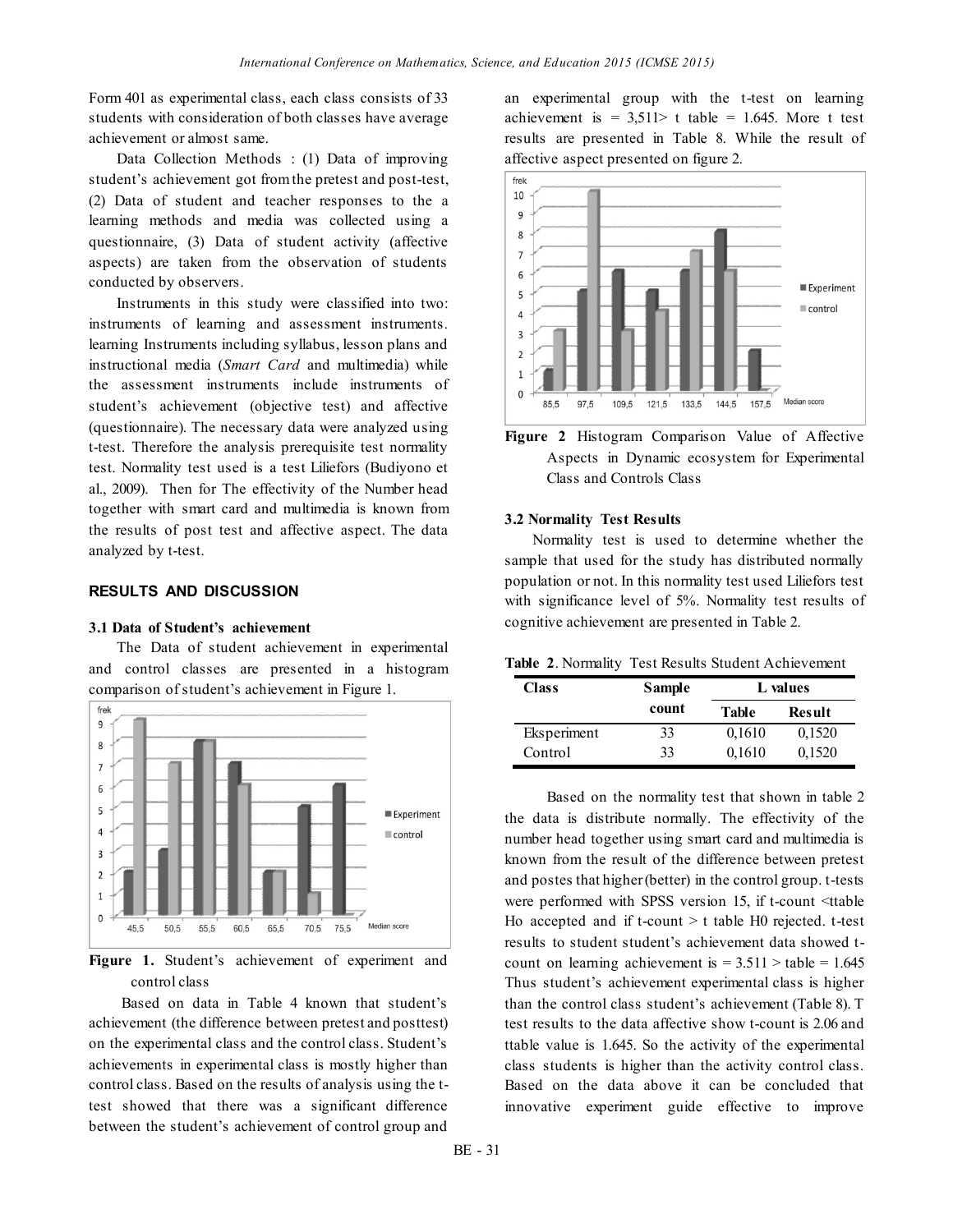student's achievement and affective aspect. T- test analysis results are presented in Table 3.

**Table 3.** Results of the analysis of the data using the t test for student's achievement and affective aspect in experimental and control class.

| t-test                           | <b>Different</b><br>average | t value           |
|----------------------------------|-----------------------------|-------------------|
| Student's achievement            | 33,5                        | $t$ -count: 3,511 |
| of Experiment class              |                             | t-table: 1,645    |
| Student's achievement            | 23.6                        |                   |
| of control class                 |                             |                   |
| Affective<br>οf<br>aspect        | 120,5                       |                   |
| Experiment class                 |                             | t-count: $2,06$   |
| <b>Affective</b><br>of<br>aspect | 105,6                       | t-table: 1,645    |
| control class                    |                             |                   |

# **3.3 Data of students Response for number head together teaching methods implementation using smart card and multimedia**

The response of students to number head together using smart card and multimedia just given to the experimental class. This is because this methods only used in the experimental class. Student response data shown in Table 4.

|  | Table 4. Students' responses for the teaching methods |  |  |  |  |
|--|-------------------------------------------------------|--|--|--|--|
|--|-------------------------------------------------------|--|--|--|--|

| Response | Total    | Percentage $(\% )$ |
|----------|----------|--------------------|
| Criteria | students |                    |
| High     | 28       | 84.84              |
| Medium   |          | 15.15              |
| Low      |          |                    |

From the data in Table 4 can be seen that most of students experimental group provides a high-level response to number head together using smart card and multimedia. This means that students give positive respond to the use of number head together using smart card and multimedia learning process.

### **3.4 Disscussion**

Based on the data of study, the average of students achievement increase on experimental class is higher than the control class. This is because learning in the classroom experiments that using Smart Card and multimedia more attractive than the control class that only uses explanation methods. The learning quality is effected by some factors such as the quality of teacher, spirit of students, source of lerning, and media that used. One of the learning methods that used in this experiment to enhanching lerning quality is NHT using smart card

and multimedia. Smart Card is a card that contains a summary of the subject matter or the Dynamic ecosystem that is presented in an interesting and practical so that with the Smart Card's media students easily understand the concepts in Dynamic ecosystem material presented by teachers and students become more motivated to learn so fast learning goals reached. Smart card in this experiment is used competition between groups to search the pair which suitable answer. The first card is the word on dynamic ecosystem, while the pair is the definition. An example of smart card is shown in Figure 1



**Figure 3.** Smart Card that used in number head together teaching methods

Based on the analysis of the student's achievement and affective aspect this methods effective to use in teaching and lerning activities. This result is also supported by research of Megawati (2010), which explains that the Smart Card media can be enhance students' ability cogintively because the use of the Smart Card is in accordance with the conditions of cognitive development of students, because it present abstract concepts.

In addition to using a Smart Media Card, experimental class also use multimedia. Multimedia has a special function in the form of visualization, so that students get more real information (Ritonga, 2009). It is intended that the cooperative learning NHT methods become more effective. In line with the research of Munawar (2009) which concluded that the application of multimedia on cooperative learning can enhance the learning process and learning outcomes on student Statistics especially in the school.

For affective aspects of students' learning achievement, the average value was 117,7 affective experimental class and the control class is 106.6. Based on the results of t-test analysis, student affective aspects of the experimental class and control class get  $t = 2.0$ greater than the t-table  $= 1.6$ , so it can be concluded that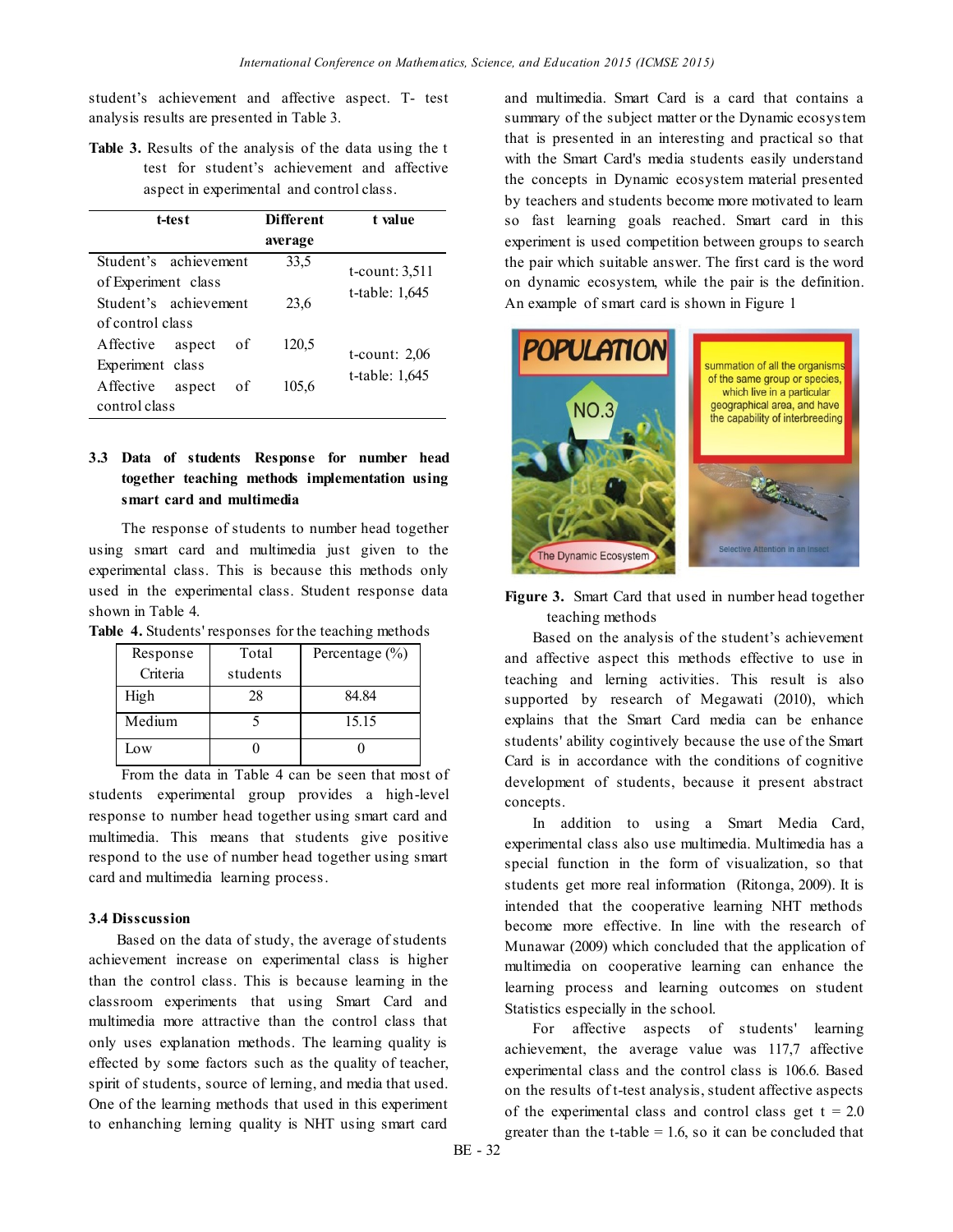the affective aspects of learning achievement for students in the experimental class higher than the control class. Affective assessment was conducted to determine students' attitudes toward learning process. In addition, affective assessment is useful to measure the level of activity and attitudes after get learning in class. Affective aspects concerning attitudes, interests, self-concept, values and morals of students. A student will be difficult to achieve optimum learning success if the student does not have an interest in the subject so that it can be seen that the competence of the students in the affective aspects into supporting the success in other aspects of learning, because main aspect of learning beside kognitive is also affective aspect.

According to Purnamasari (2013), the use of cooperative learning model NHT provides a better learning achievement than learning model 'make a match' and according to Apriandi (2012) NHT method is more effective than the Two Stay-Two Stray (TS-TS). In accordance with the cognitive theory of cooperative learning model that emphasizes the influence of cooperation in an atmosphere of togetherness within the group itself. According to Parveen (2012) , "cognitive theories emphasize the effects of working together in itself (Whether or not the groups are trying of group goal". On the cooperative learning model, it will not be seen students who are working on their own without the help of a friend, because in each model belonging to the cooperative learning everything prioritize cooperation or teamwork in students' worksheets. This is consistent with the hypothesis, and Woods et al., (2010) which states: Cooperative learning is an instructional models in the which student work together toward a common goal. Clearly Research has shown that cooperation results in higher levels of achievement. Although students may be a part of a cooperative learning environment, they are Also responsible for Reviews their own individual achievement. This makes student evaluations a chalenge Because Evaluating individual as well as team effort. NHT superior, because the interaction between the students through a discussion in solving the problems faced, and students proficient or weak students alike benefit through cooperative learning activities (Utami, 2011).

Besides that teaching and learning on experimental class lasted two directions and centered on students when compared with the control class. This impact on the students of experiment class clearly become more active and interested in the learning process. Besides learning that takes place in both directions, with the calling group members could be expected to make a certain number of students in the experimental class, active and focus group discussions and spirit to winning the competition. While learning in the classroom on control lasted one direction even though there are discussion groups. Learning in control class use the teacher explanation method. It is suspected can lead to students being passive, sleepy time of learning and lack of understanding as well as teachercentered. It has also supported by research of Hunter et al., (2012) which states that the NHT type cooperative learning methods can increase participation and activities of students in the learning of mathematics. consequently math scores of students be increased. It is also supported by the research of Parveen and Batool (2012), Akhtar, 2012, and Mahaendy (2006) which concluded that cooperative learning is better than traditional learning. This is indicated by the results of the students in the classroom posttest experimental use of cooperative learning proved higher than the control class that uses traditional methods.

Based on all analysis above it can be seen that the cooperative learning methods NHT with Smart Card and multimedia can help students to understand the concept of Dynamic ecosystem. This is evidenced by student achievement on both experimental class of cognitive and affective higher than the control class. Therefore Numbered Head Together (NHT) with Smart Card and multimedia effective to improve student achievement in the subject matter of Dynamic ecosystem Form 4 MRSM Felda (Trolak) Malaysia.

### **CONCLUSION**

Based on the results of research and discussion, can be concluded that the`leraning methods of number head together using smart card and multimedia effectively to improve student's achievement and affective aspect of the students in MRSM Trolak Felda Malaysia on Dynamic Ecosystem, so this methods could enhanching the learning quality of biology learning process.

### **ACKNOWLEGMENT**

The Headmaster of Maktab Rendah Sains Mara (MRSM) Felda (Trolak), Malaysia Mr. Saleh Osman who has given permission conduct research to us, Mrs. Siti Khatijah Binti Hussin as the teachers of subjects Biology in MRSM Felda Malaysia which has permit researchers used the class to research, and The Head of Biology education study program, Mr. Saiful Rodlo, and also Rectore of Semarang State University for the chance that given to us.